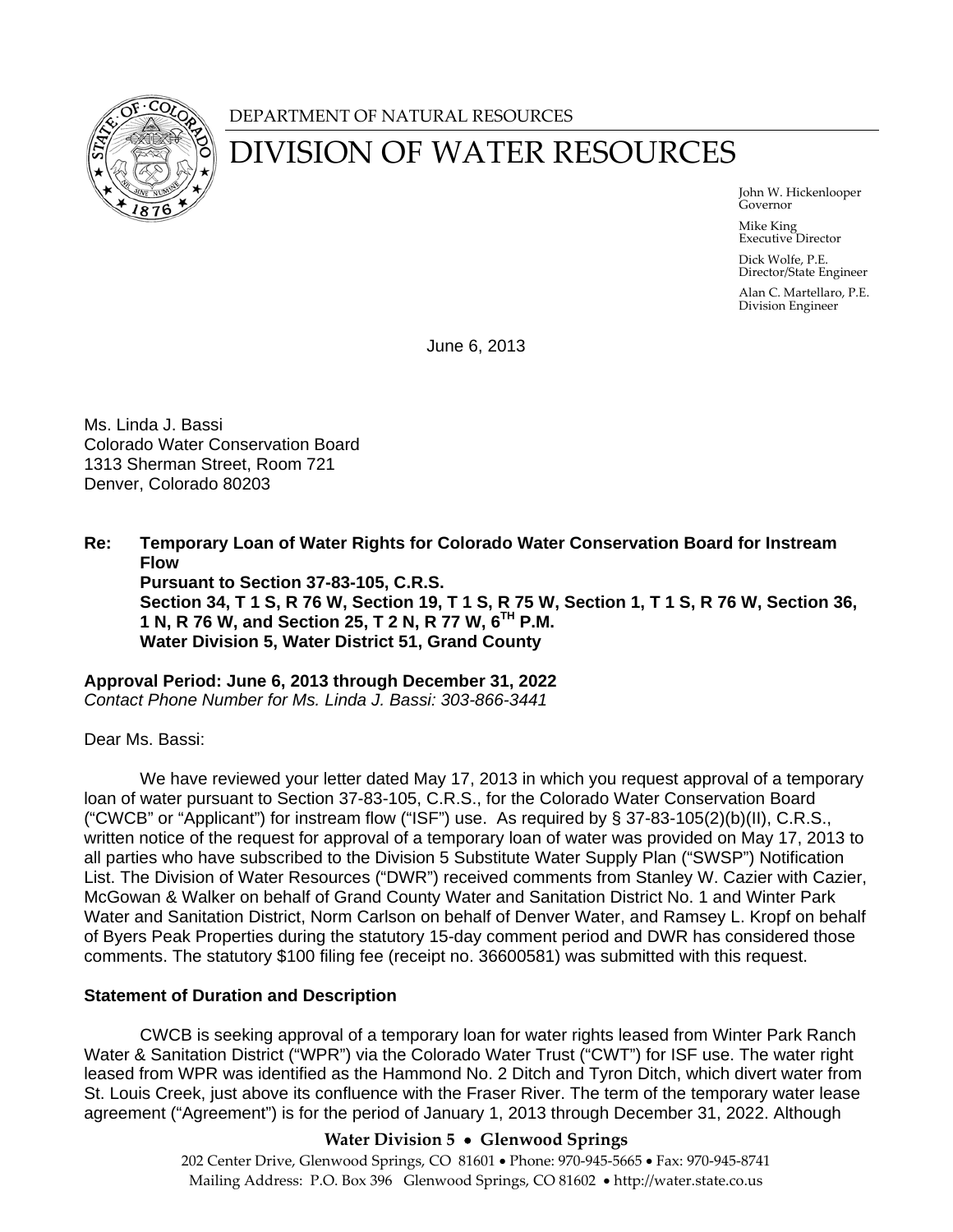the term of the Agreement is for a 10-year period, pursuant to § 37-83-105, C.R.S. the leased water may only be used for ISF for three of those ten years. In addition for each year CWCB seeks to implement the Agreement, the leased water may only be used for ISF for up to 120 days in that calendar year. CWCB shall notify the Division Engineer of its intention to implement the Agreement prior to using the Hammond No. 2 Ditch and Tyron Ditch water for ISF use.

CWCB currently holds ISF water rights on St. Louis Creek and the Fraser River decreed in Case Nos. 90CW308, 90CW315, and 90CW316 which are more specifically described in the table below:

| <b>Case Number</b>                            | <b>Upstream Terminus</b>                                     | <b>Downstream Terminus</b>                                   | <b>ISF decreed amounts</b><br>(cfs)                  | Appropriation<br><b>Date</b> |
|-----------------------------------------------|--------------------------------------------------------------|--------------------------------------------------------------|------------------------------------------------------|------------------------------|
| 90CW308<br>Upper<br>Segment<br>(Fraser River) | NW1/4 NE1/4, Sec. 1, T<br>1 S, R 76 W, $6^{th}$ P.M          | NW1/4 SE1/4, Sec. 36,<br>T 1 N, R 76 W, $6^{th}$ P.M.        | 17 (May 15-September 15)<br>11 (September 16-May 14) | Nov 27, 1990                 |
| 90CW308<br>Lower<br>Segment<br>(Fraser River) | NW1/4 SE1/4, Sec. 36,<br>T 1 N, R 76 W, 6 <sup>th</sup> P.M. | SW1/4 SW1/4, Sec. 25,<br>T 2 N, R 77 W, 6 <sup>th</sup> P.M. | 30 (May 15-September 15)<br>19 (September 16-May 14) | Nov 27, 1990                 |
| 90CW315<br>(Fraser River)                     | NE1/4 NE1/4, Sec. 19,<br>T 1 S, R 75 W, 6 <sup>th</sup> P.M. | NW1/4 NE1/4, Sec. 1, T<br>1 S, R 76 W, $6^{th}$ P.M          | 17 (May 15-September 15)<br>11 (September 16-May 14) | Nov 27, 1990                 |
| 90CW316<br>(St. Louis<br>Creek)               | NW1/4 SE1/4, Sec. 34,<br>T 1 S, R 76 W, 6 <sup>th</sup> P.M. | NW1/4 NE1/4, Sec. 19,<br>T 1 S, R 75 W, $6^{th}$ P.M.        | 6 (May 15-September 15)<br>3.5 (September 16-May 14  | Nov 27, 1990                 |

The Fraser River and St. Louis Creek ISF water rights were decreed to preserve the natural environment to a reasonable degree. The temporary loan of water leased from WPR will be for ISF use within the same segments of the Fraser River and St. Louis Creek as identified in Case Nos. 90CW308, 90CW315, and 90CW316 and shown on the attached map, except that the loan water will enter the St. Louis Creek ISF at the point of diversion for the Hammond No. 2 Ditch (in the NE1/4 of the NW1/4 of Section 19, Township 1 South, Range 75 West, of the  $6<sup>th</sup>$  P.M.), which is near the downstream terminus for the ISF on St. Louis Creek. CWCB seeks to use the historical monthly diversion rate of the Hammond No. 2 Ditch in the approximately 50-yard segment for ISF use from the point of diversion of Hammond Ditch from St. Louis Creek to the downstream terminus of the ISF right on St. Louis Creek, which point is also known as the diversion point of Tyron Ditch, as shown on the attached map as Reach 1a. In addition CWCB seeks to use the historical monthly diversion rate of the Hammond No. 2 and Tyron Ditches for a one mile segment on the Fraser River between its confluence with St. Louis Creek to the point of return flows located in the SE1/4 of the SE1/4 of Section 7, Township 1 South, Range 75 West of the  $6<sup>th</sup>$  P.M., which represents the portion of the ISF reach that historically did not show accretions of return flows from irrigation, as shown on the attached map as Reach 1b.

Downstream of the historical return flow location, CWCB seeks to use the historical net stream depletions of the Hammond No. 2 and Tyron Ditches to benefit the ISF water rights in a 17 mile segment of the Fraser River between the point of return flow and the confluence with the Colorado River, as shown on the attached map as Reach 2. The ground water return flow from the historically irrigated parcels with the Hammond No. 2 and Tyron Ditches water rights will be maintained under this temporary loan approval. The loan water from the Hammond No. 2 and Tyron Ditches to CWCB for ISF

#### **Water Division 5 Glenwood Springs**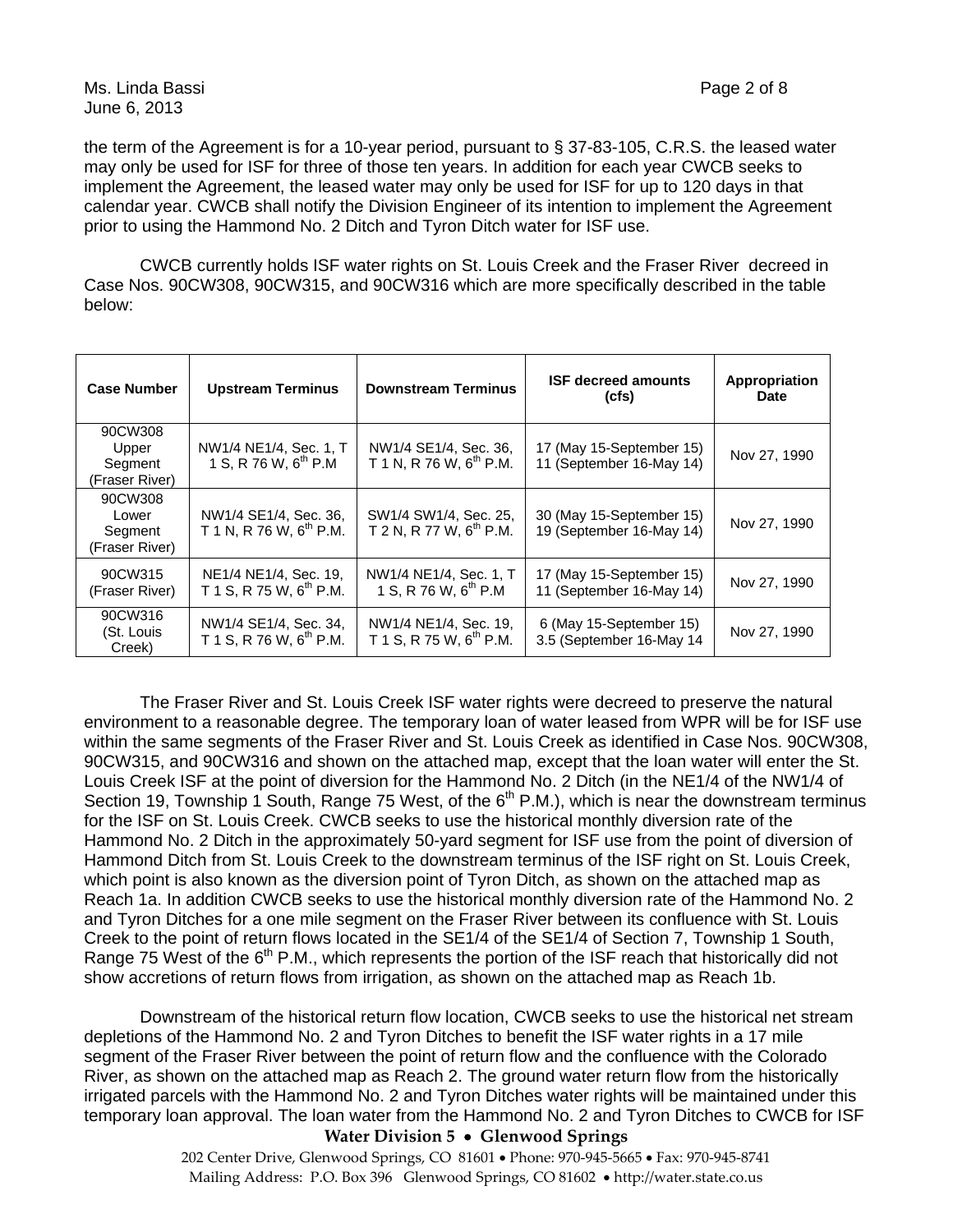Ms. Linda Bassi Page 3 of 8 June 6, 2013

use will be limited during the historical irrigation season from May through October. The loan water is expected to increase stream depth and wetted perimeter and to lower water temperature for the fish.

#### **Proponent's legal right to use the loaned water right**

CWCB and the CWT have entered into a Temporary Water Lease Agreement ("Agreement") with Winter Park Ranch Water and Sanitation District ("WPR"). Under the Agreement, WPR will make water available to CWCB for ISF use, 0.685 cfs of its ownership in the Hammond No. 2 Ditch water right and 0.349 cfs in the Tyron Ditch water rights when conditions permit. A copy of the Agreement was provided to DWR with this request and is attached to this letter. WPR ownership in the Hammond No. 2 and Tyron Ditches was evidenced by the decree in case no. W-2264-74 and a 2007 court order granting the name change, that were provided to DWR with this request and copies are attached to this letter. Based on its ownership in the Hammond No. 2 and Tyron Ditches, WPR has the right to the water right in the Hammond No. 2 and Tyron Ditches, and, therefore the right to loan the water pursuant to the conditions set forth in Section 37-83-105 (2), C.R.S., and in Rule 6(k) of the Rules Concerning the Colorado Instream Flow and Natural Lake Level Program.

The CWCB existing ISF water rights decreed in Case Nos. 90CW308, 90CW315, and 90CW316 were identified as being more junior than the existing water rights on the segments of St. Louis Creek and the Fraser River and may be out of priority during much of the irrigation season. Consistent with the terms and condition of the Agreement, CWCB shall notify the Division Engineer when the Hammond No. 2 and Tyron Ditches water rights are being used for ISF purposes. WPR agrees that it may not irrigate with the water rights in the Hammond No. 2 and Tyron Ditches while the water right is being used by CWCB for ISF use. Any year that water is used for ISF use WPR cannot irrigated with the Hammond No. 2 and Tyron Ditches water rights.

## **Historical Use and Estimate of the Consumptive Use of the loaned water right**

The Hammond No. 2 Ditch and Tyron Ditch water rights that are subject of the Agreement, along with WPR's ownership are summarized in the table below:

| <b>Water Right</b><br><b>Name</b> | <b>Priority</b><br><b>Number</b> | <b>Decreed</b><br>Amount<br>(cfs) | Case<br><b>Number</b> | Appropriation<br>Date | <b>Adjudication</b><br>Date | <b>WPR</b><br>Ownership<br>(cfs) |
|-----------------------------------|----------------------------------|-----------------------------------|-----------------------|-----------------------|-----------------------------|----------------------------------|
| Hammond No. 2<br>Ditch            | 19                               | 8.0                               | CA112 and<br>CA182    | 08/31/1883            | 08/11/1906                  | 0.685                            |
|                                   | 151                              | 3.0                               | CA183                 | 08/01/1883            | 08/03/1911                  | 0                                |
| Tyron Ditch                       | 85                               | 4.0                               | CA112                 | 11/30/1890            | 08/11/1906                  | 0                                |
|                                   | 192                              | 2.0                               | CA183                 | 11/30/1890            | 08/03/1911                  | 0.349                            |

 The water rights for the Hammond No. 2 and Tyron Ditches are also the subject of an augmentation plan decreed on February 28, 1975 for WPR in case no. W-2264-74. WPR currently supplies municipal water to Winter Park Ranch Development through a central water supply system. The source of the water for the central supply system will be through Winter Park West Wells 1 through 6. In order to provide water service through its central supply system during times of the year when the wells will be out of priority, WPR may use said wells as alternate points of diversions to the decreed headgate of Hammond No. 1, Hammond No. 2 and Tyron Ditches. In addition, as stated in the decree in case no. W-2264-74, WPR may continue to irrigate the historically irrigated lands until and to the

## **Water Division 5 Glenwood Springs**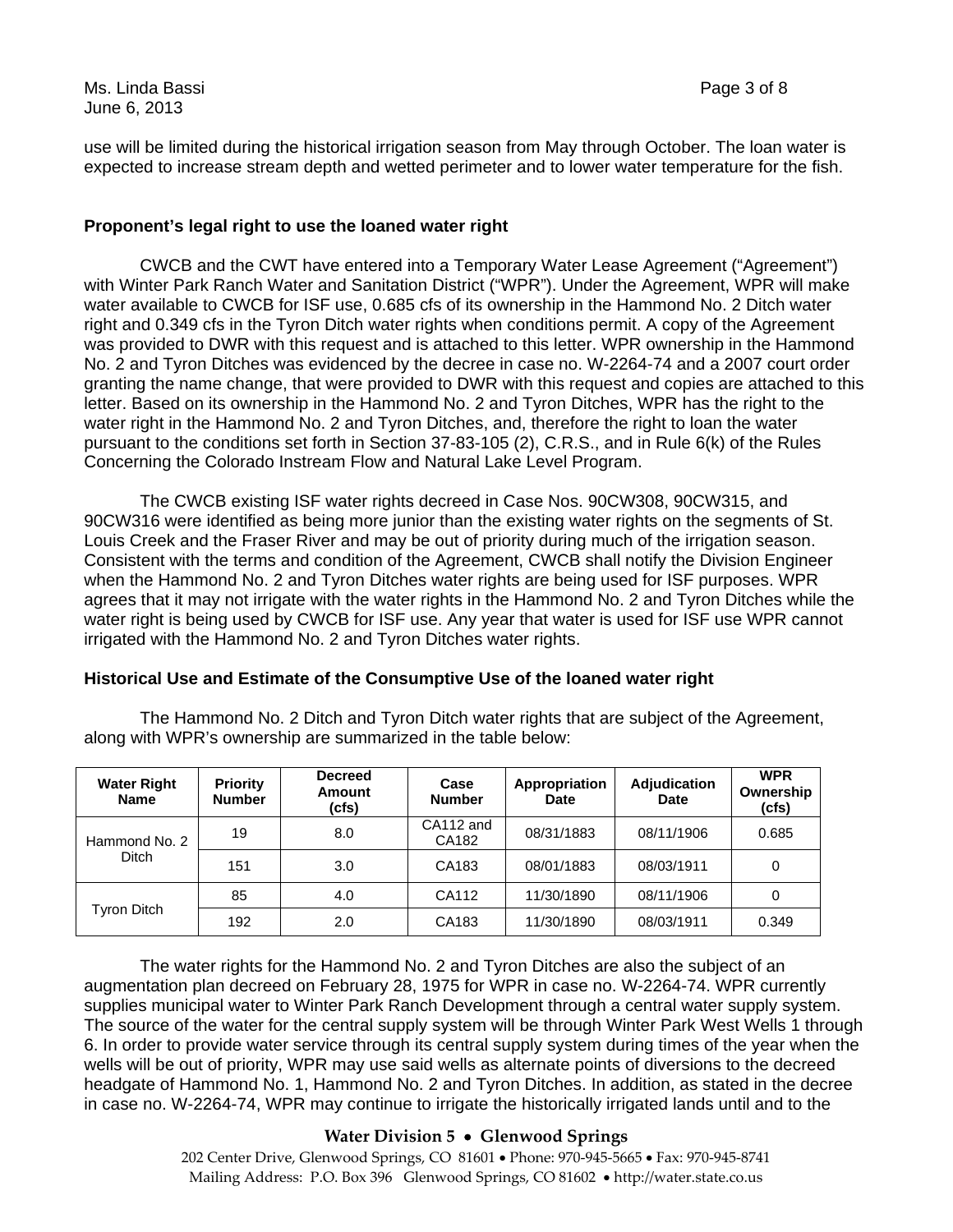extent the water rights in the Hammond No. 1, Hammond No. 2 and Tyron Ditches are required to be used in the augmentation plan.

According to the information provided by the CWT, Winter Park Ranch Development is currently at 60 percent of build-out, and the out-of-priority depletions under the augmentation plan last year totaled 14.505 acre-feet. Case W-2264-74 decreed 114 acre-feet of consumptive use to Hammond No. 1, Hammond No. 2, Tyron and Joy Ditches. According to WPR representatives, the Hammond No. 2 and Tyron Ditches have not yet been used under that decree in case no. W-2264-74, therefore the water is available for the temporary ISF purpose.

Although the decree in case no. W-2264-74 changed the Applicant's portion of the Hammond No. 2 and Tyron Ditches water rights and includes an estimate of the historical consumptive use for these water rights, a separate analysis was completed for this temporary loan because the decree did not specify a monthly allocation of the historical consumptive use and did not specify the quantity and timing of the historical irrigation and non-irrigation return flows. In addition, the determination of the historical consumptive use in the decree of 0.9 acre-feet per acre was based on a long-term average consumptive irrigation requirement ("CIR"), however the temporary loan of these water rights is proposed for a dry year due to the extremely low snowpack in 2013 and therefore low stream flow. Therefore the consumptive use was estimated for both average year and dry year scenarios.

 The average year consumptive use analysis was quantified by Bishop-Brogden Associates, Inc. ("BBA") based on the average monthly diversion for the period 1989 through 2011. The dry year consumptive use was estimated by BBA to be equal to the diversions for 2002, the driest year on record. The Modified Blaney-Criddle Method within the IDSCU program with crop coefficients calibrated for high altitude based upon the SPDSS Task 59.1 Final Memorandum from March 18, 2005 was used for both the dry-year and average year analysis. The WPR water rights in the Hammond No. 2 and Tyron Ditches have been historically used for flood irrigation of pasture grass. The decree in case no. W-2264-74 identifies a total of 93 acres irrigated acreage for Hammond No. 1, Hammond No. 2 and Tryon Ditches. However since the entry of the decree in case no. W-2264-74, 29.6 acres under the Hammond No. 1, Hammond No. 2 and Tryon Ditches were required to be dried up and diversions reduced proportionately. Using GIS information BBA determined that approximately 59 acres were irrigated by Hammond No.2 and Tyron Ditches during the period of 1989 through 2011. Monthly temperature and precipitation data were taken from published records (NOAA 1950-2004) for the Fraser weather station. The ditch loss from the headgate to the irrigated fields was assumed to be 10 percent and an irrigation efficiency of 50 percent was used. The water not stored in the soil root zone or consumed by the crop was distributed as 75 percent to tail water and 25 percent to deep percolation. Water in excess of the irrigation requirement was added to the soil moisture bank, which was assumed to be 2 feet deep with a water holding capacity of 0.9 inches per foot. The dry-year historical stream depletion from the water rights in the Hammond No. 2 and Tyron Ditches is estimated to be about 40.60 acre-feet or 0.69 acre-feet per acre (Table 1) and the average annual historical stream depletion from the water rights in the Hammond No. 2 and Tyron Ditches is estimated to be about 21.11 acre-feet (Table 2).

As shown on attached Table 1 for a dry year scenario, Hammond No. 2 Ditch diverted water from April through October of 2002. The pro-rata amount attributable to the WPR water rights is equal to 184.70 acre-feet. Tyron Ditch diverted water from May through August of 2002 and it appears that it did not divert water under the Priority 192. Therefore the pro-rata amount attributable to the WPR water rights is zero. The attached Table 2 shows that under the average year scenario, Hammond No. 2 Ditch diverted an average of 52.21 acre-feet from April through October and the Tyron Ditch Priority 192 diverted an average of 11.31 acre-feet from May through October. The dry year CIR for the 59 acres

#### **Water Division 5 Glenwood Springs**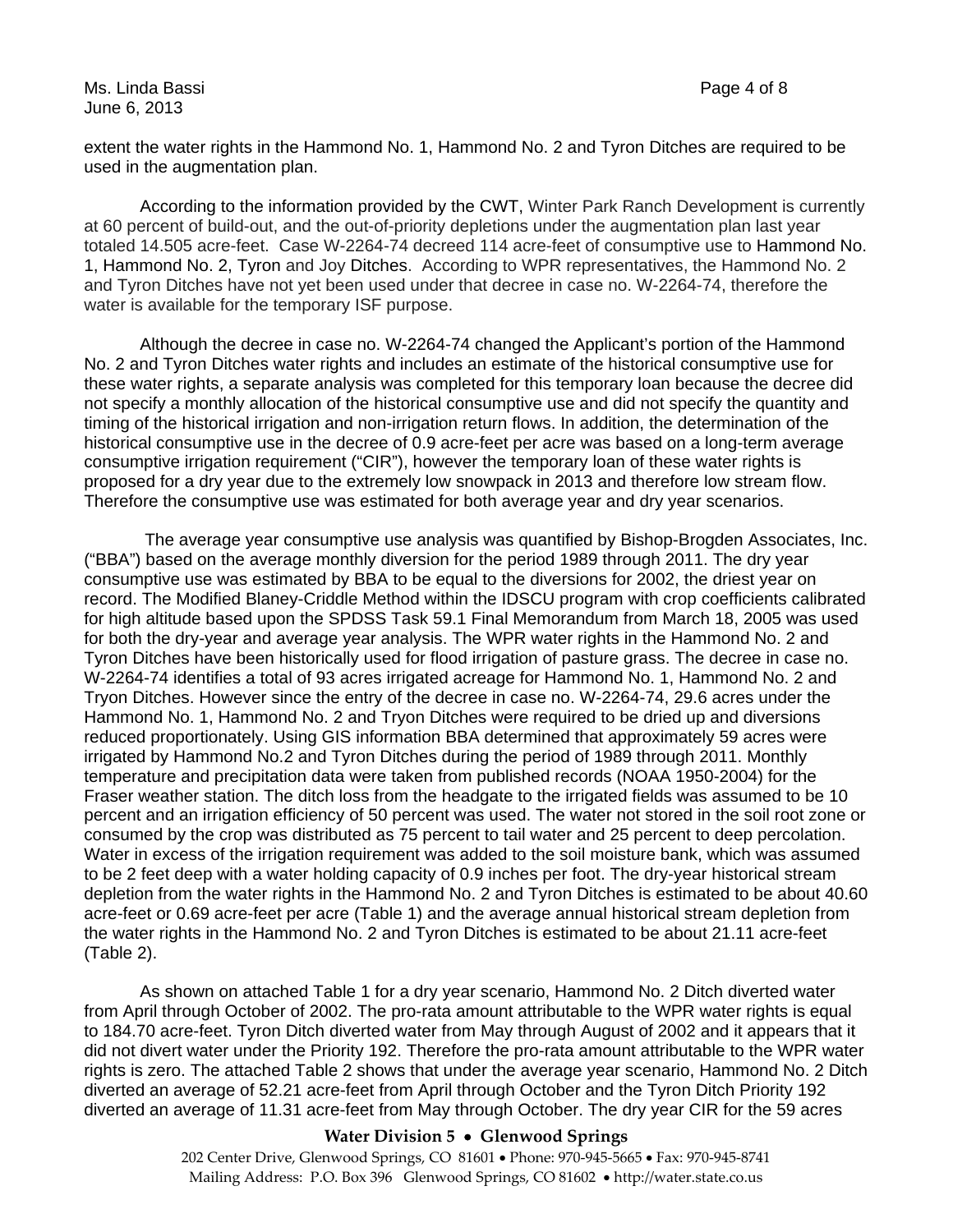Ms. Linda Bassi Page 5 of 8 June 6, 2013

equals 57.74 acre-feet or 0.98 acre-feet per acre and the average year CIR equals 49.89 acre-feet or 0.85 acre-feet per acre. The dry year and average year values for the CIR determined in this analysis are approximately 8 percent greater and 6 percent less, respectively than the CIR determined in case no. W-2264-74.

Table 1 show that the total dry-year surface return flow equals 94.23 acre-feet and Table 2 shows that the total average year return flow equals 27.11 acre-feet. The remaining 25 percent of the total return flow was determined to return to the Fraser River as ground water return flows. The timing of the ground water return flows was lagged to the Fraser River using the Analytical Stream Depletion method as applied in the IDS AWAS software with the following aquifer parameters:  $X = 855$  feet, W = 4,255 feet, S=0.000582, and  $T = 730$  gpd/ft (per BBA the aquifer parameters were determined based upon observation of a well pumping test in Grand County tributary the Fraser River). Based upon AWAS modeling, it was determined that 96.5 percent of ground water return flow affect the river within 4 month (including the month of irrigation). The remaining 3.5 percent tail is lagged over several following months but is wrapped into the first four months for this analysis. Under the dry-year scenario, a return flow of 2.25 acre-feet from November through January will be required to be replaced to the Fraser River and under the average year scenario, a return flow of 0.76 acre-feet from October through January will be required to be replaced to the Fraser River.

During the irrigation season, return flows will be maintained by leaving the diversion amounts in the river. During the non-irrigation season lagged ground water return flows will be replaced to the Fraser River with water released from the Village Lake at Winter Park Ranch. The Village Lake consists of two interconnected cells known as the Village Pond Nos. 1 and 2, which were decreed in consolidated case nos. W-3653 and W-3697 and consolidated case nos. 93CW123 and 93CW225 for a total of 38.26 acre-feet and the water is decreed for augmentation purposes. The Village Pond Nos. 1 and 2 are located approximately half mile upstream from the confluence of the Fraser River with St. Louis Creek and Village Pond No. 2 is equipped with an outlet that is capable of controlling releases from the pond.

A monthly dry year summary of diversions available for ISF use for Reach 1a and 1b is shown on attached Table 3a. Also Table 3a shows the monthly dry year summary of the historic stream depletions available for ISF use below the point of return flow. For the average year a monthly summary of diversions available for ISF use for Reach 1a and 1b and monthly summary of the historic stream depletions available for ISF use below the point of return flow are shown on attached Table 3b.

Due to low snowpack and expected low stream flow in 2013, the amount of water claimed for ISF is based upon dry year yields for the Hammond No. 2 and Tyron Ditches. As mentioned above the diversions used in this analysis to estimate dry year consumptive use are assumed to be equal to the diversion in 2002, which according to the Surface Water Supply Index ('SWSI")(Figure 1) experienced similar drought conditions. The SWSI developed by DWR and the U.S.D.A. Natural Resources Conservation Service ("NRCS") is used as an indicator of mountain-based water supply conditions in the major river basins of the state. It is based on snowpack, reservoir storage, and precipitation for the winter period of November through April. For the operation of this plan, a dry-year scenario shall be based on a SWSI value for the Colorado River of November through April of the current water year that is equal to or less than the 2002 value, or otherwise determined by the Division Engineer. When the lease water is proposed to be used for ISF use, CWCB shall notify DWR if the lease is exercised based on the dry year scenario or the average year scenario. In addition, CWCB has agreed to notify Grand County Water and Sanitation District No. 1 and Winter Park Water and Sanitation District if the lease is exercised based on the dry year scenario or the average year scenario.

#### **Water Division 5 Glenwood Springs**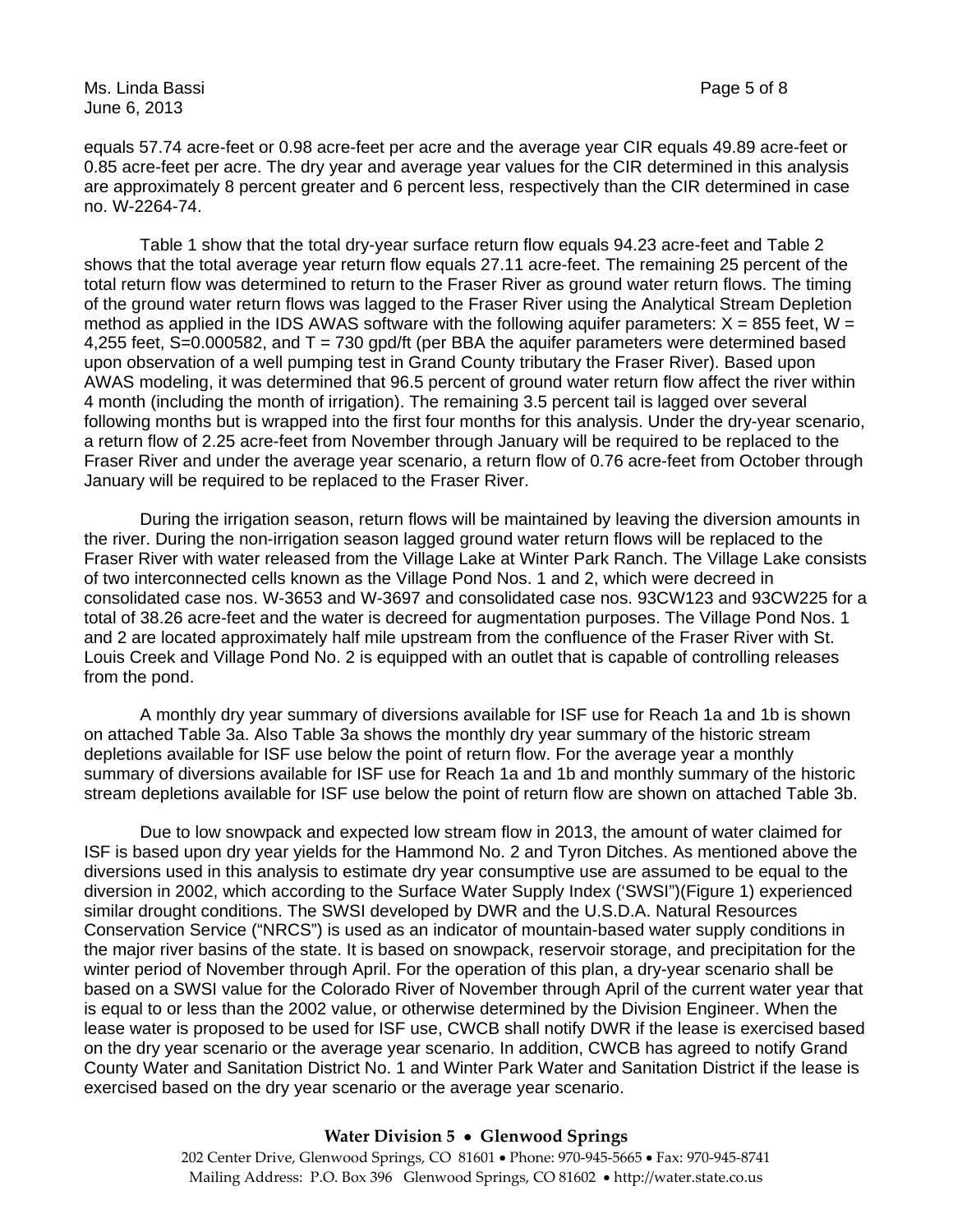The Division Engineer has reviewed the loan allowing the new time, place and use of this water right and determined, as required by 37-83-105(2)(a) and (2)(b), that it will not injure the existing water rights of others and will not affect Colorado's compact entitlements.

#### **Conditions of Approval**

This temporary loan of water is hereby approved pursuant to Section 37-83-105, C.R.S., subject to the conditions below:

- 1. This approval applies to diversions/releases beginning June 6, 2013 through December 31, 2022.
- 2. When CWCB seeks to implement the Agreement, CWCB shall notify the Division Engineer of its intention prior to using Hammond No. 2 Ditch and Tyron Ditch water for ISF use and CWT, WPR and CWCB sign the implementation agreement.
- 3. Approval of this temporary loan of water is for the purposes stated herein, specifically for temporary lease of WPR ownership in the Hammond No. 2 and Tyron Ditches water rights for CWCB ISF use on the Fraser River and St. Louis Creek reaches as identified in Case Nos. 90CW308, 90CW315, and 90CW316.
- 4. According to paragraph 12 of the decree in case no. W-2264-74, WPR waived its right to place a call on the upstream rights on the Fraser River, therefore CWCB waives its right to place a call on the upstream rights on the Fraser River when the water from Hammond No. 2 and Tyron Ditches is being used for ISF use.
- 5. The diversion period of the subject Hammons No. 2 and Tyron Ditches approved under this temporary loan of water is May 1 through October 31.
- 6. For the operation of this plan, a dry-year scenario shall be based on a SWSI value for the Colorado River of November through April of the current water year that is equal to or less than the 2002 value, or otherwise determined by the Division Engineer. When the lease water is proposed to be used for ISF use, CWCB shall notify DWR if the lease is exercised based on the dry year scenario or the average year scenario. In addition, CWCB has agreed to notify Grand County Water and Sanitation District No. 1 and Winter Park Water and Sanitation District if the lease is exercised based on the dry year scenario or the average year scenario.
- 7. The Applicant must provide the name, address and phone number of the person who will be responsible for the operation of this temporary loan of water to the SEO, the Division Engineer (Alan Martellaro, P.O. Box 396, Glenwood Springs, CO 81602, telephone 970-945- 5665), and the water commissioner (Neal Misbach, P.O. Box 396, Glenwood Springs, CO 81602, 970-531-1159) within 20 days of the receipt of this approval.
- 8. All instream flow shall be measured in a manner acceptable to the Division Engineer. The Applicant shall install and maintain measuring devices as required by the Division Engineer for operation of this temporary loan.
- 9. The Applicant shall perform verification for all parcels of dried up land used to generate credits during the term of this plan. The Applicant shall provide an affidavit and a map to the water commissioner and division engineer that identifies and confirms the lands that are dried up during this irrigation season. If the Agreement is implemented for the second-year term or third-year term, then the Applicant shall provide a written notification to the Water

### **Water Division 5 Glenwood Springs**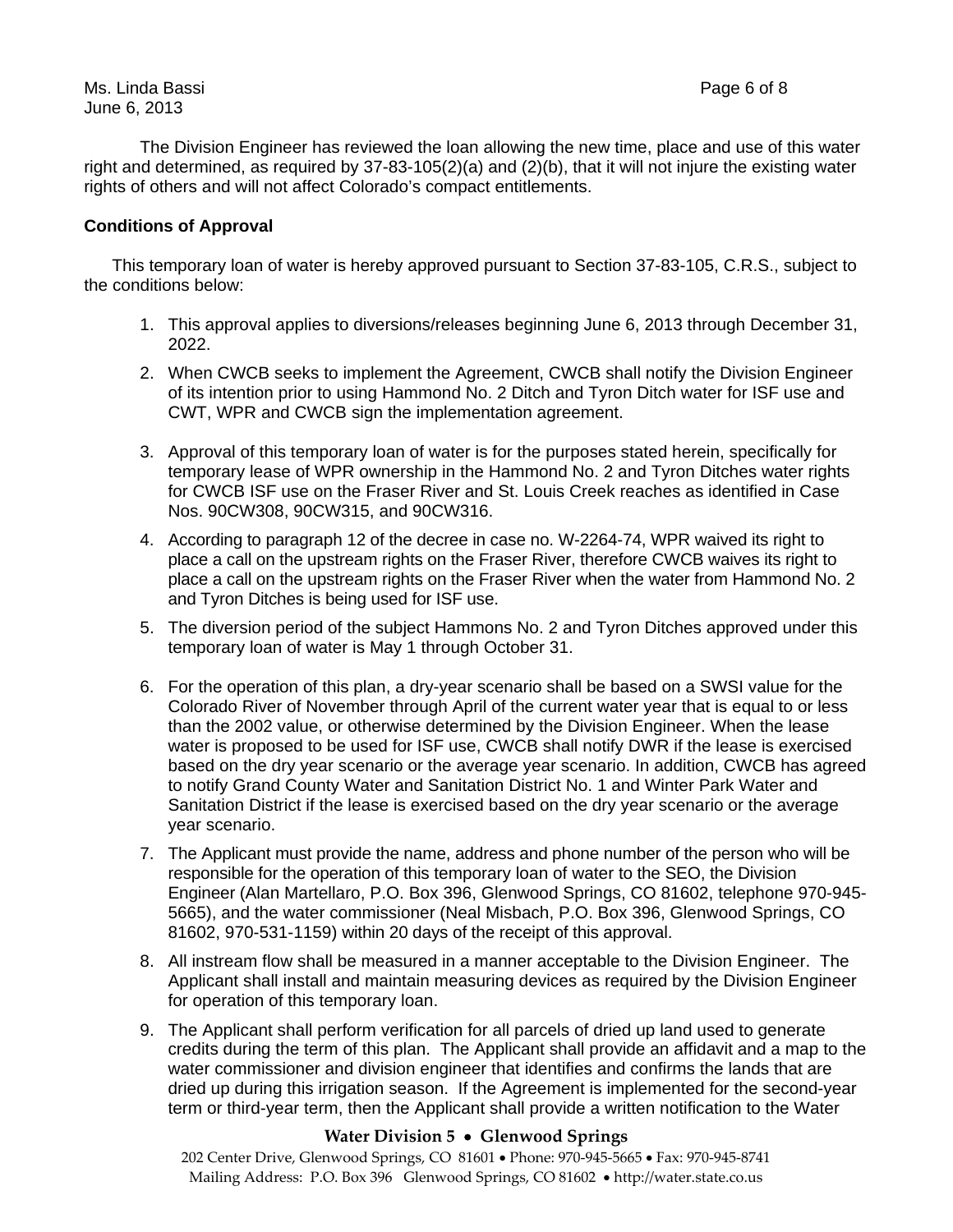Commissioner and Division Engineer identifying the lands to be dried up for that irrigation season.

The Applicant shall modify accounting to reflect that the credit from any dried up fields containing alfalfa or native grass was assessed in the following manner:

- (a) For fields deep tilled or chemically treated to successfully kill alfalfa or native grass, 100% credit will be given for consumptive use as otherwise computed under the conditions of this approval.
- (b) For fields not deep tilled or chemically treated to successfully kill alfalfa or native grass, records of monthly monitoring of depth to ground water at existing irrigation wells or existing or new monitoring wells or piezometers within ¼-mile of each alfalfa or native grass field must be maintained to the extent required by the Division Engineer. Credits will be reduced according to the following table when depth to ground water is less than the depth assumed to provide no significant contribution to native grass or alfalfa growth. Measurements taken at the start of each month will determine the necessary reduction in credit to be applied during the following month. The applicant may use another methodology upon review and approval by the Division Engineer.

| Depth to Ground Water<br>(Feet) | Percent Reduction in CU Credit <sup>1</sup> |         |  |
|---------------------------------|---------------------------------------------|---------|--|
|                                 | <b>Native Grass</b>                         | Alfalfa |  |
|                                 | 85%                                         | 100%    |  |
| 2                               | 50%                                         | 90%     |  |
| 3                               | 30%                                         | 75%     |  |
|                                 | 20%                                         | 50%     |  |
| 5                               | 15%                                         | 35%     |  |
| 6                               | 10%                                         | 20%     |  |
|                                 | 5%                                          | 15%     |  |
| ႙                               | 0%                                          | 10%     |  |

1. Adapted from *EVAPOTRANSPIRATION AND AGRONOMIC RESPONSES IN FORMERLY IRRIGATED MOUNTAIN MEADOWS, South Park, Colorado*, March 1, 1990; Revised September 1, 1991

- 10. The Applicant must submit accounting reports to the Division Engineer (Alan Martellaro, P.O. Box 396, Glenwood Springs, CO 81602, telephone 970-945-5665), and the Water Commissioner (Neal Misbach, P.O. Box 396, Glenwood Springs, CO 81602, 970-531-1159) on a daily basis or other interval acceptable to both of them. The Applicant shall also provide a report to the Division Engineer and water commissioner by November  $15<sup>th</sup>$ , which summarizes diversions/releases made pursuant to this temporary loan of water. Accounting forms are subject to modification and approval by the Division Engineer. Flow rates shall be reported in cfs, volumes shall be reported in acre-feet.
- 11. This temporary loan of water may be revoked or modified at any time should it be determined that injury to other vested water rights has occurred or will occur as a result of the operation of this temporary loan of water.
- 12. The decision of the Division Engineer shall have no precedential or evidentiary force, shall not create any presumptions, shift the burden of proof, or serve as a defense in a water court case or any other legal action that may be initiated concerning the loan. This decision shall not bind the Division Engineer to act in a similar manner in any other applications involving other loans and shall not imply concurrence with any findings of fact or conclusions

#### **Water Division 5 Glenwood Springs**